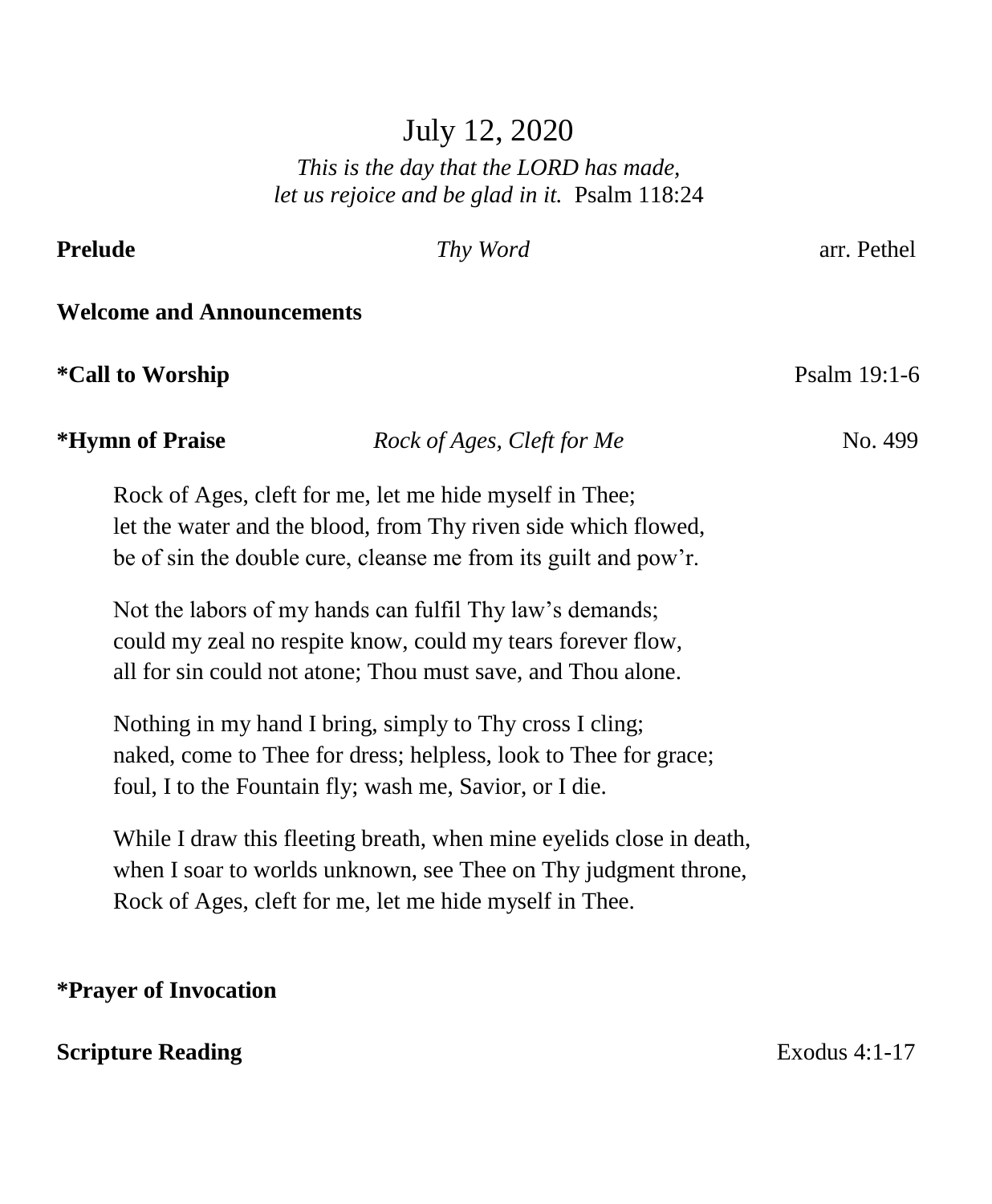#### **Prayer of Confession**

Lord God, eternal and almighty Father: We acknowledge before your holy majesty that we are poor sinners, conceived and born in guilt and in corruption, prone to do evil, unable of our own power to do good. Because of our sin, we endlessly violate your holy commandments. But, O Lord, with heartfelt sorrow we repent and turn away from all our offenses. We condemn ourselves and our evil ways, with true sorrow asking that your grace will relieve our distress. Have compassion on us, most gracious God, Father of mercies, for the sake of your son Jesus Christ our Lord. And in removing our guilt, also grant us daily increase of the grace of your Holy Spirit, and produce in us the fruits of holiness and of righteousness pleasing in your sight: Through Jesus Christ our Lord. Amen. (Taken from John Calvin's liturgy, Geneva, Switzerland, 1542)

#### **Assurance of Pardoning Grace** Psalm 19:12-14

 $12$  Who can discern his errors? Forgive my hidden faults.  $13$  Keep your servant also from willful sins; may they not rule over me. Then will I be blameless, innocent of great transgression.  $14$  May the words of my mouth and the meditation of my heart be pleasing in your sight, O LORD, my Rock and my Redeemer.

#### **\*Hymn of Thanksgiving** *Jesus Paid It All* **<b>***Designal It All No. 308*

I hear the Savior say, "Your strength indeed is small, child of weakness, watch and pray, find in Me, your all in all." Jesus paid it all, all to Him I owe; sin had left a crimson stain, He washed it white as snow.

Lord, now indeed I find Your pow'r, and Yours alone, can change the leper's spots, and melt the heart of stone.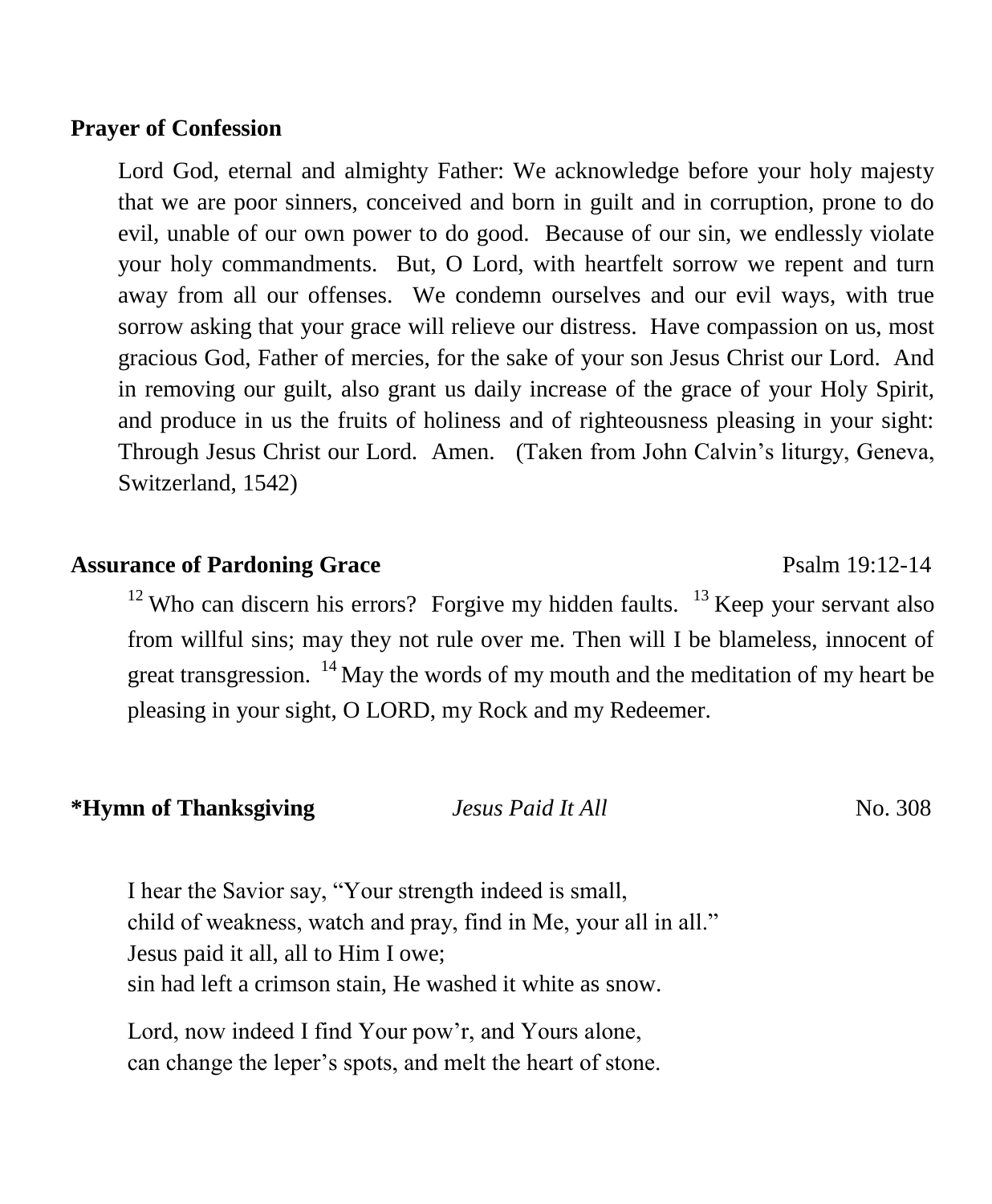Jesus paid it all, all to Him I owe; sin had left a crimson stain, He washed it white as snow.

For nothing good have I whereby Your grace to claim - I'll wash my garments white in the blood of Calv'ry's Lamb. Jesus paid it all, all to Him I owe; sin had left a crimson stain, He washed it white as snow.

And when, before the throne, I stand in Him complete, "Jesus died my soul to save," my lips shall still repeat. Jesus paid it all, all to Him I owe; sin had left a crimson stain, He washed it white as snow.

#### **Westminster Shorter Catechism 53-54**

- Q. 53 Which is the third commandment?
- **A. The third commandment is,** *Thou shalt not take the name of the Lord thy God in vain: for the Lord will not hold him guiltless that taketh his name in vain***.**
- Q. 54 What is required in the third commandment?
- **A. The third commandment requireth the holy and reverent use of God's names, titles, attributes, ordinances, Word, and works.**

#### **Prayer of Intercession**

| *Hymn of Preparation | Nothing but the Blood | No. 307 |
|----------------------|-----------------------|---------|
|                      |                       |         |

What can wash away my sin? Nothing but the blood of Jesus; What can make me whole again? Nothing but the blood of Jesus.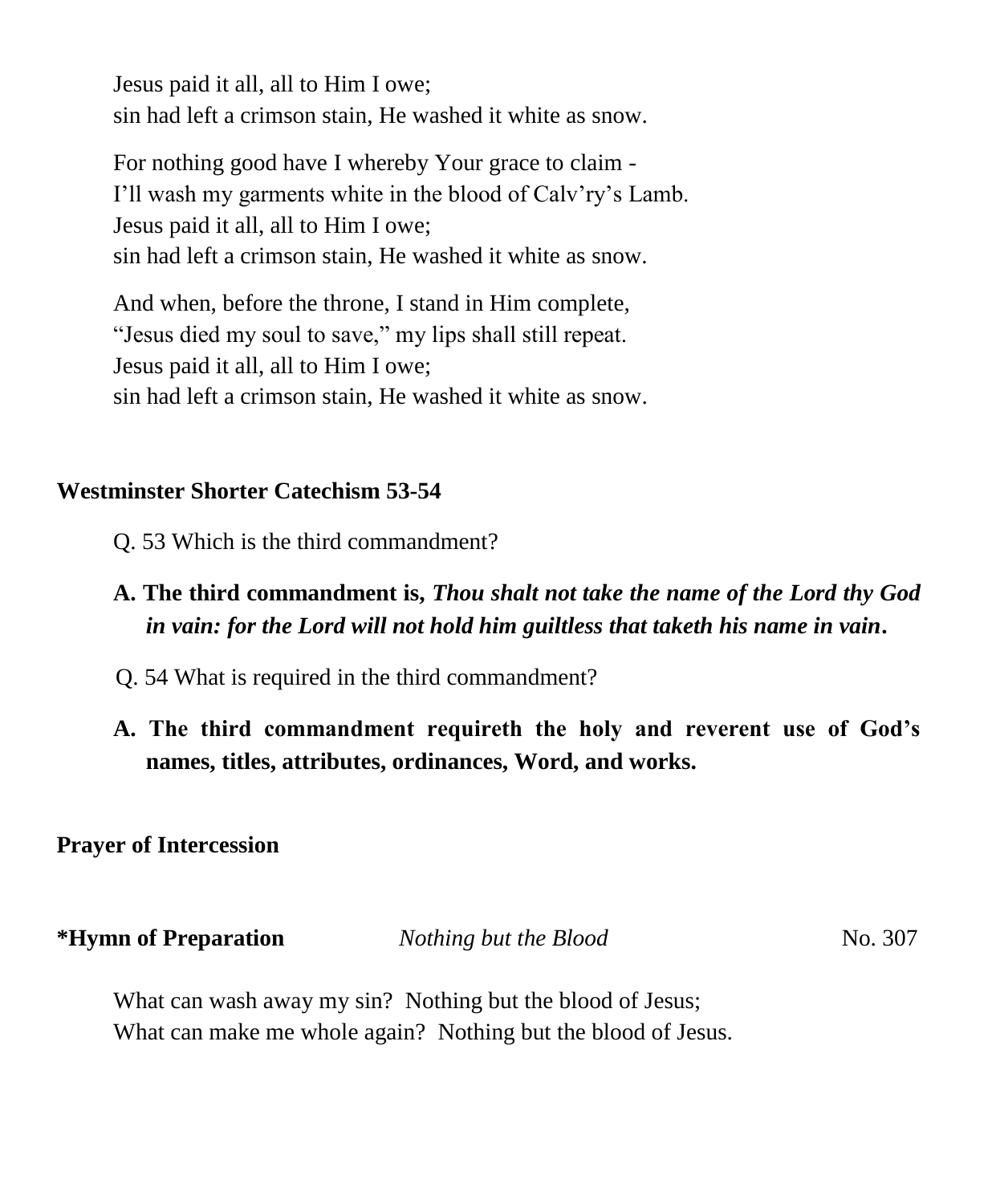### **REFRAIN: O precious is the flow that makes me white as snow; no other fount I know, nothing but the blood of Jesus.**

For my cleansing this I see - nothing but the blood of Jesus. For my pardon this my plea - nothing but the blood of Jesus.

Nothing can for sin atone - nothing but the blood of Jesus. Naught of good that I have done - nothing but the blood of Jesus. **REFRAIN**

This is all my hope and peace - nothing but the blood of Jesus. This is all my righteousness - nothing but the blood of Jesus. **REFRAIN**

Now by this I'll overcome - nothing but the blood of Jesus. Now by this I'll reach my home - nothing but the blood of Jesus. **REFRAIN**

#### **Sermon Who Do You Think You're Talking To?** Luke 7:18-35

#### Sermon Outline

1. Nature of Faith

2. Object of Faith

3. Growth of Faith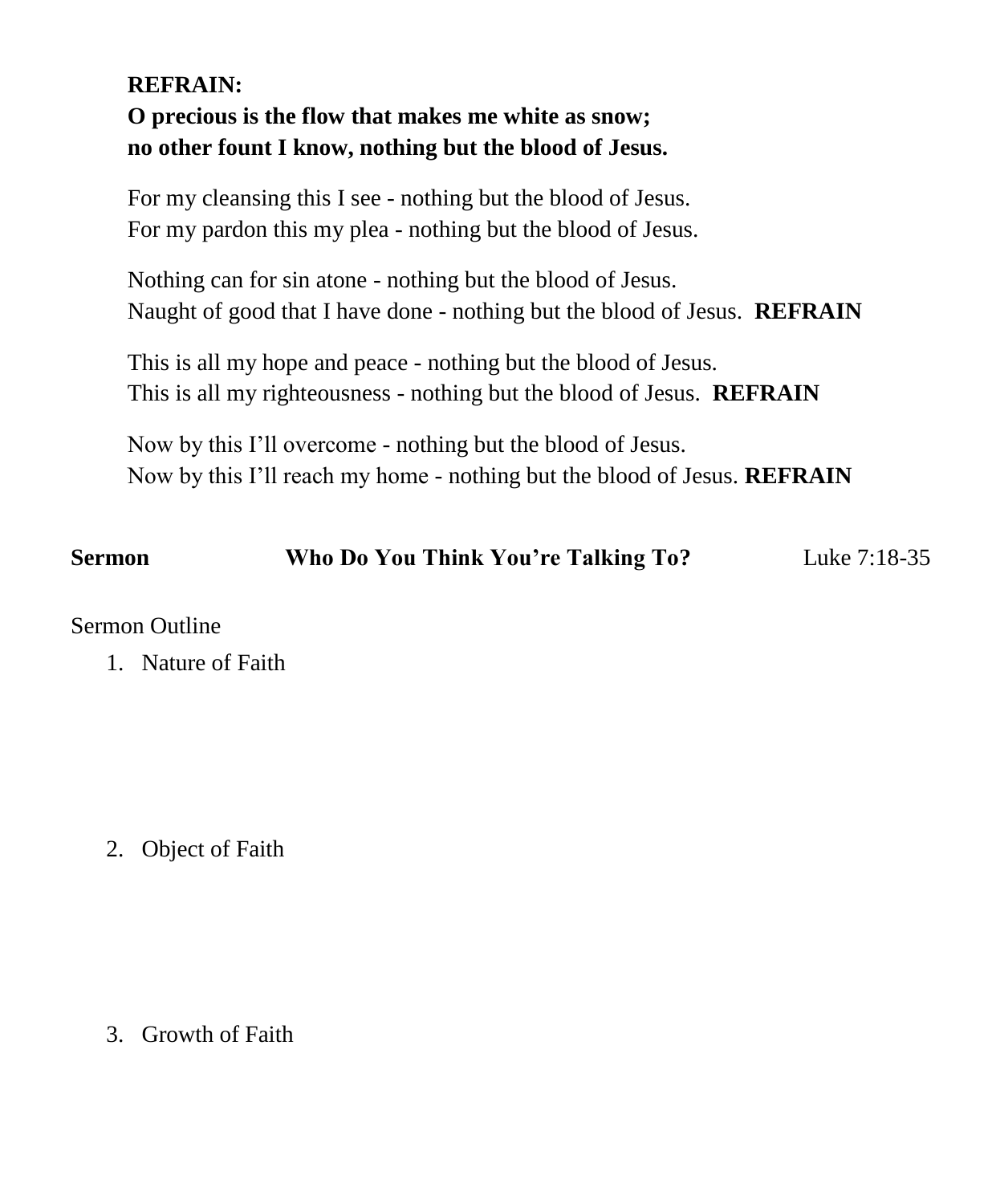Jesus! what a Friend for sinners! Jesus! Lover of my soul; Friends may fail me, foes assail me, He, my Savior, makes me whole.

#### **REFRAIN: Hallelujah! what a Savior! Hallelujah! what a Friend! Saving, helping, keeping, loving, He is with me to the end.**

 Jesus! what a strength in weakness! Let me hide myself in Him; tempted, tried, and sometimes failing, He, my strength, my vict'ry wins. **REFRAIN**

 Jesus! what a help in sorrow! While the billows o'er me roll, even when my heart is breaking, He, my comfort, helps my soul. **REFRAIN**

 Jesus! what a guide and keeper! While the tempest still is high, storms about me, night o'er-takes me, He, my pilot, hears my cry. **REFRAIN**

 Jesus! I do now receive Him, more than all in Him I find; He hath granted me forgiveness, I am His, and He is mine. **REFRAIN**

#### **\*Benediction**

#### **\*Gloria Patri** No. 735

Glory be to the Father, and to the Son, and to the Holy Ghost; as it was in the beginning, is now, and ever shall be, world without end. Amen, amen.

**\*Postlude** *When in Our Music, God Is Glorified* arr. Callahan

**\* Congregation:** Please stand as able.

#### **\* \* \* \* \* \* \* \***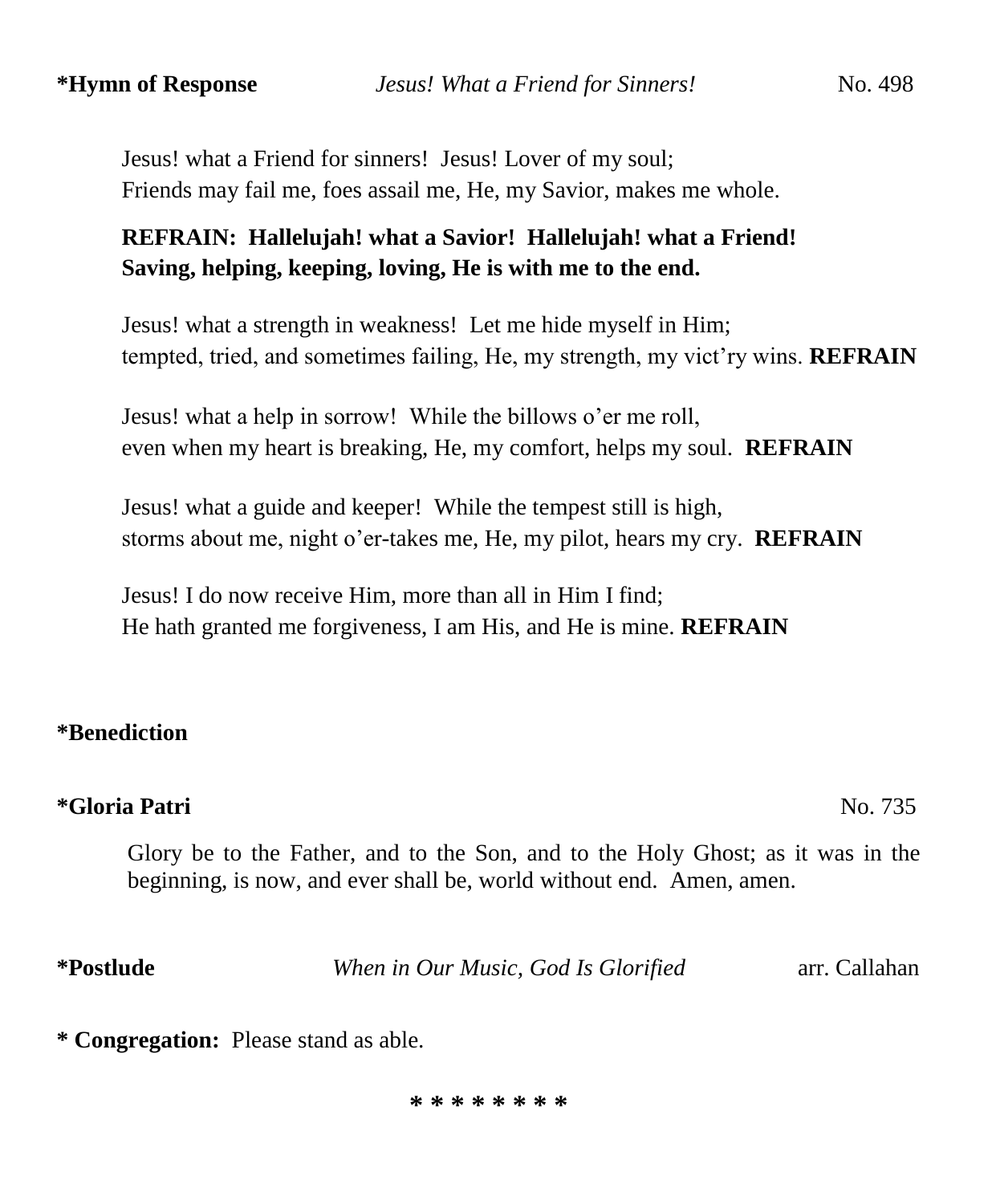| Organ & Piano              |
|----------------------------|
| <b>French Horn</b>         |
| <b>Tenor Saxophone</b>     |
| <b>Intercessory Prayer</b> |

# **Weekly Calendar**

| <b>DATE</b>     | TIME     | <b>EVENT</b>                                                                               |
|-----------------|----------|--------------------------------------------------------------------------------------------|
| <b>SUN 7/12</b> | 10:00 AM | Worship Service (also available on YouTube $\&$<br>Facebook) followed by Annual Church BBQ |
| <b>MON 7/13</b> | 6:30 PM  | Hrivnak Care Group via Zoom                                                                |
| <b>SUN 7/19</b> | 10:00 AM | Worship Service (also available on YouTube $\&$<br>Facebook)                               |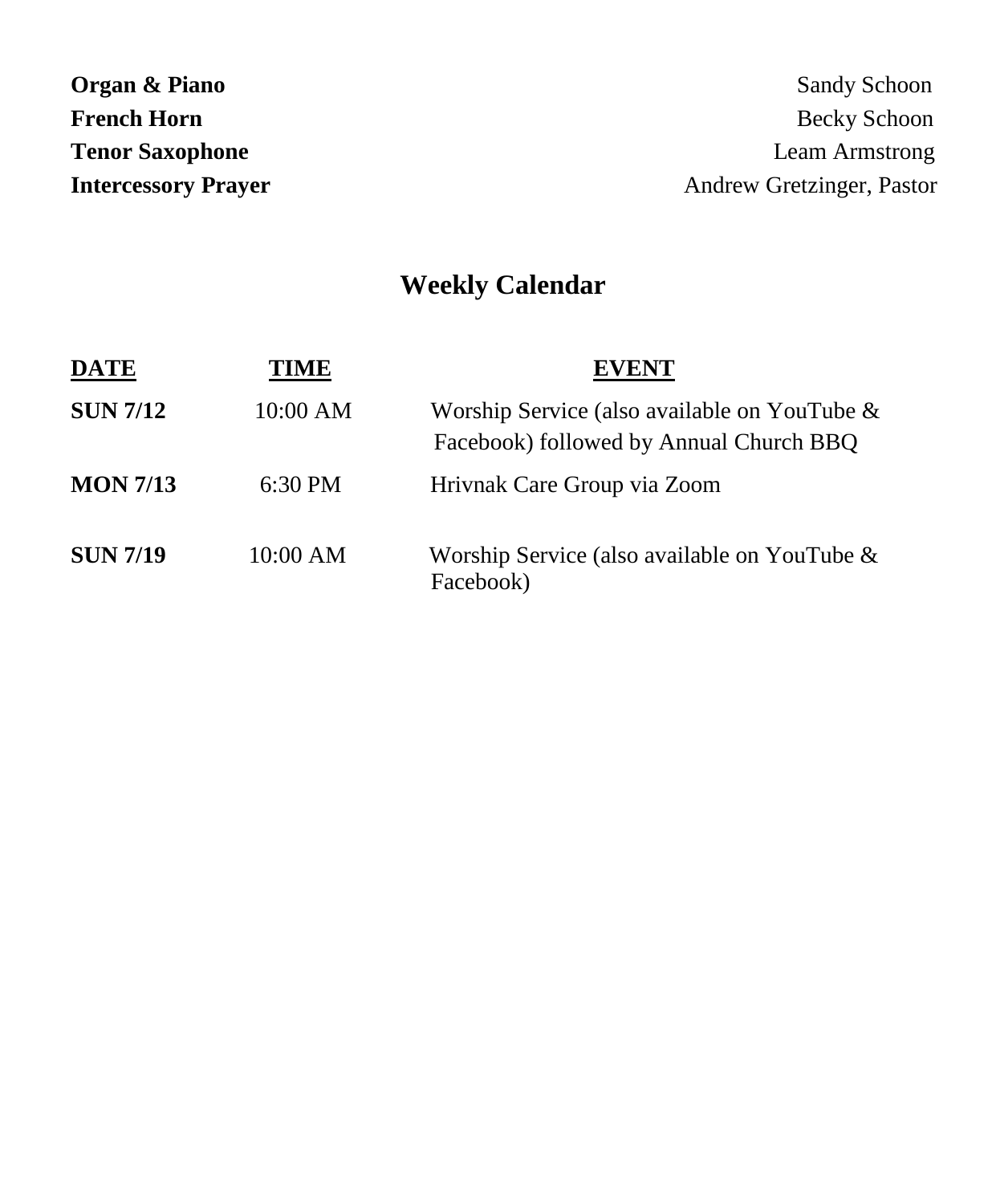# **Serving the Lord**

|                   | 7/12                | 7/19      | 7/26       |
|-------------------|---------------------|-----------|------------|
|                   |                     |           |            |
| <b>AM Nursery</b> | N/A                 | N/A       | N/A        |
| Greeters          | N/A                 | N/A       | N/A        |
| <b>Treats</b>     | N/A                 | N/A       | N/A        |
| Serve/Cleanup     | N/A                 | N/A       | N/A        |
| Audio             | <b>B.</b> Armstrong | J. Martin | B. Schoon  |
| Elder of the Week | Lindborg            | Schoon    | Gretzinger |